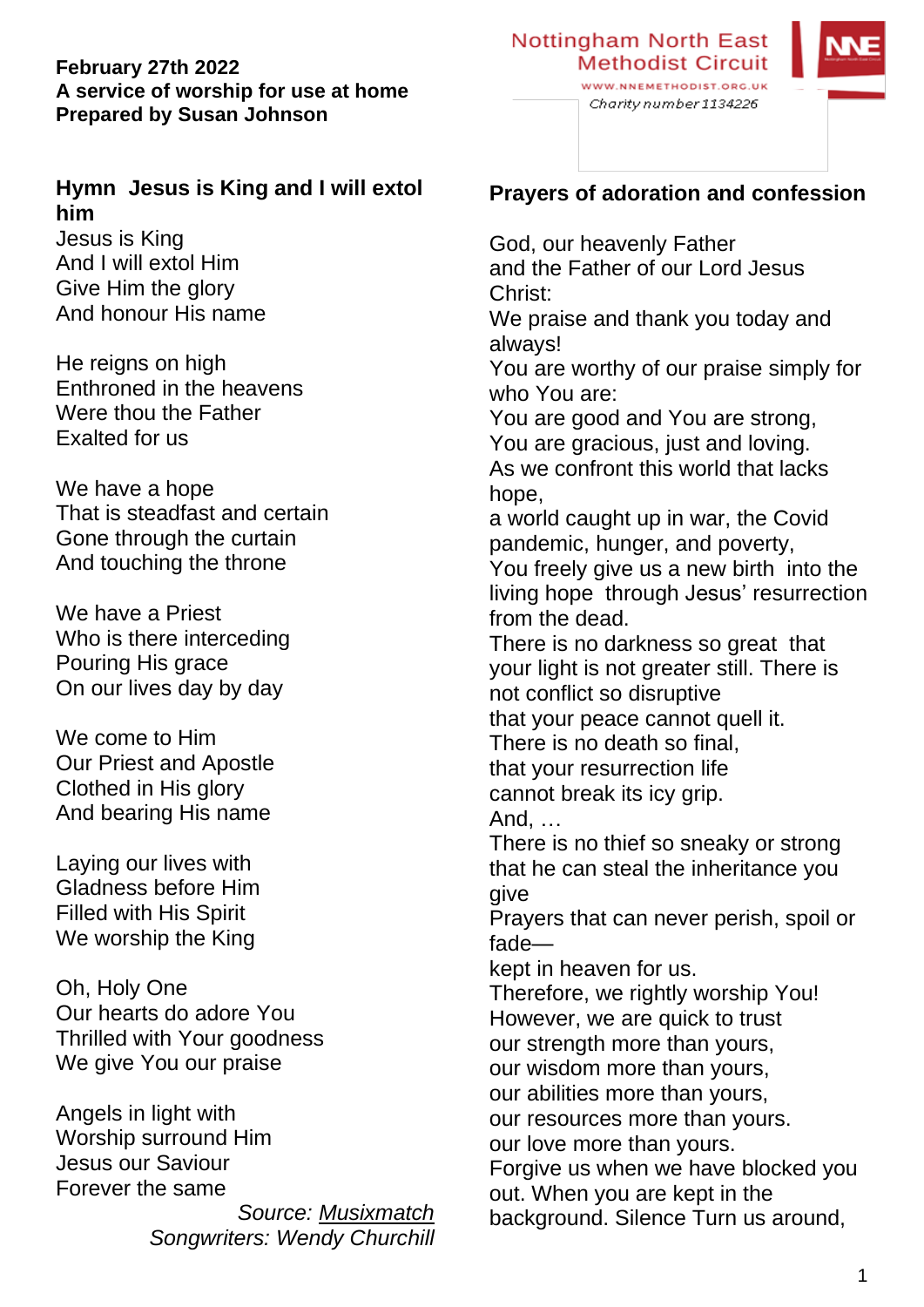Lord, to see you face to face as we ask for your forgiveness and receive your grace.

## **Lord's prayer**

Our Father in heaven Hallowed be your name Your Kingdom come Your will be done on earth as in heaven Give us today us our daily bread. Forgive us our sins As we forgive those who sin against us.

Save us from the time of trail and deliver us from evil. For the kingdom, the power and the glory are yours Now and forever. Amen

# **H Holy**

1 Peter 1;  $13 - 16$ . You shall be holy for I am holy.

*<sup>13</sup> Therefore prepare your minds for action;[\[c\]](https://www.biblegateway.com/passage/?search=1%20Peter%201&version=NRSV#fen-NRSV-30370c) discipline yourselves; set all your hope on the grace that Jesus Christ will bring you when he is revealed. <sup>14</sup> Like obedient children, do not be conformed to the desires that you formerly had in ignorance. <sup>15</sup> Instead, as he who called you is holy, be holy yourselves in all your conduct; <sup>16</sup> for it is written, "You shall be holy, for I am holy."*

What does holy mean to you? One of the main words used to express 'holy' in NT Greek is 'hagios'. In its **origins that word meant having a quality that flows from being able to approach God, and being committed or dedicated to God. It is hard to see that as involving separation from the people and things that God has created and loves. It might just mean turning away from things that are anti-God.**

Holy – exhortation to a holy life setting your hope on the grace of Jesus Christ experienced now. Be holy and live a holy life. A life of sacrificial loving kindness.

To be in connection with God. To be a people working together for God's purposes. To be living in a relationship with God and Jesus Christ. To be holy to live being reminded that we are constantly living in **connection** with God.

If we were discussing this I would ask you about your experience s of realising these moments of connectedness – these holy moments – standing on holy ground, awareness of beauty in creation, when events seem to work out , when light comes in to dark places, a consciousness of the spirit of God working.

We need to work on a spirituality of holiness – where we are Aware of God present in the world in deeds and actions of ourselves and others and in creation. There is a purpose in this as we remember and renew that which is God in us.

## **O Opportunity**

### John 21: 1-8

*21 After these things Jesus showed himself again to the disciples by the Sea of Tiberias; and he showed himself in this way. <sup>2</sup> Gathered there together were Simon Peter, Thomas called the Twin,[\[a\]](https://www.biblegateway.com/passage/?search=John+21%3A1-8&version=NRSV#fen-NRSV-26890a) Nathanael of Cana in Galilee, the sons of Zebedee, and two others of his disciples. <sup>3</sup> Simon Peter said to them, "I am going fishing." They said to him, "We will go with you." They went out and got into the boat, but that night they caught nothing.*

*4 Just after daybreak, Jesus stood on the beach; but the disciples did not know that it was Jesus. <sup>5</sup> Jesus said to them, "Children, you have no fish, have*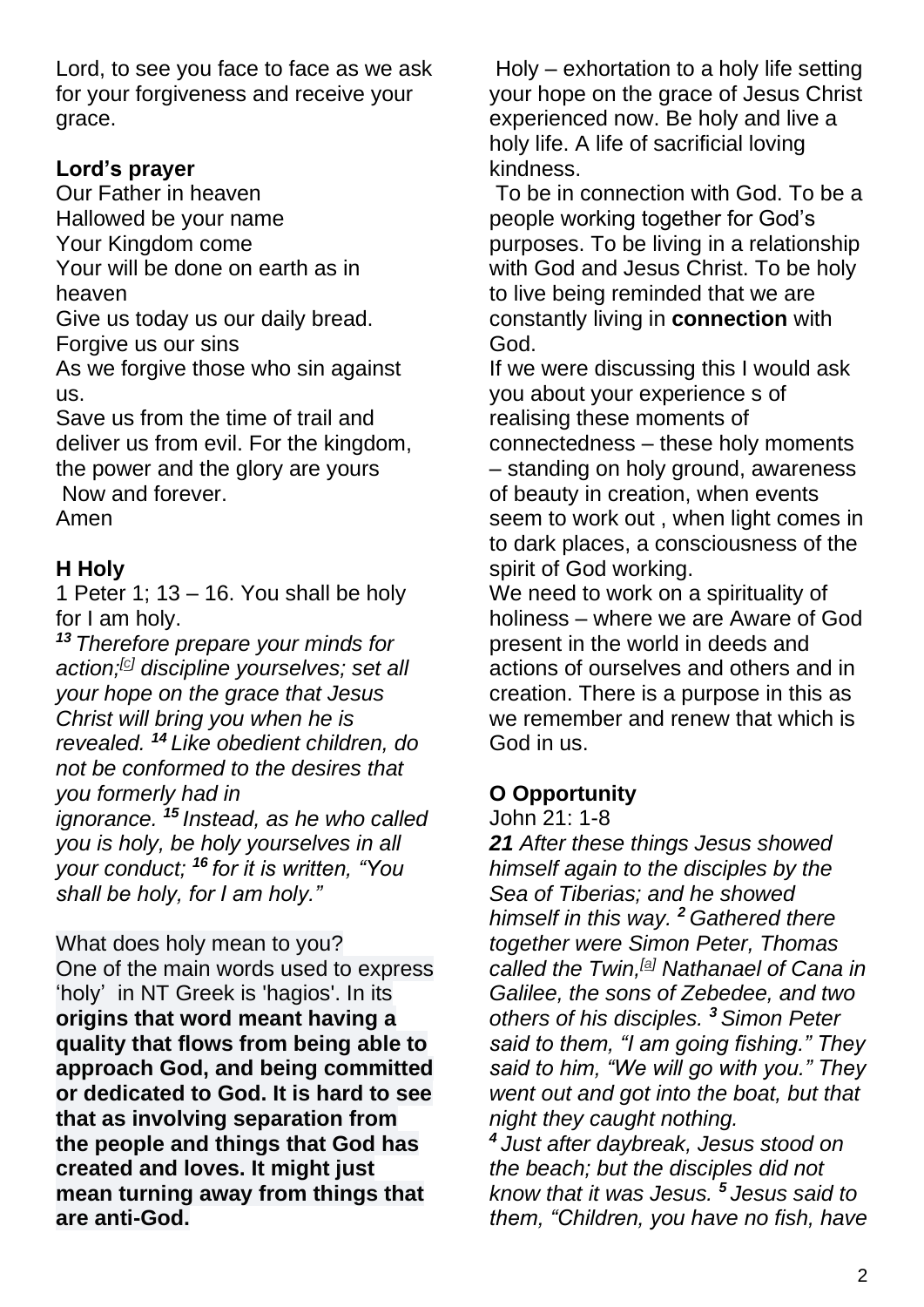*you?" They answered him, "No." <sup>6</sup> He said to them, "Cast the net to the right side of the boat, and you will find some." So they cast it, and now they were not able to haul it in because there were so many fish. <sup>7</sup> That disciple whom Jesus loved said to Peter, "It is the Lord!" When Simon Peter heard that it was the Lord, he put on some clothes, for he was naked, and jumped into the sea. <sup>8</sup> But the other disciples came in the boat, dragging the net full of fish, for they were not far from the land, only about a hundred yards[\[b\]](https://www.biblegateway.com/passage/?search=John+21%3A1-8&version=NRSV#fen-NRSV-26896b) off.*

The disciples, at the end of their strength, took the opportunity to do something different What is opportunity? Taking a chance. Is it because we don't want to be the one who leads something? We can think of Captain Tom and young man, Max Woosey, who slept in a tent since March 2020 to raise money for the North Devon Hospice. £575,000 so far.

They and thousands of others have made a difference to many people's lives when they had the courage to break through their limitations and do something different.

What about us? Where do we have opportunities to make life better for others – engage in acts of loving kindness.. don't have to be big – even a smile or a phone call is an opportunity to serve.

Why don't we always take or look for opportunities?

He turns our weaknesses into his opportunities.

So we have HO in our word.

#### **P Prayer**

In reading the Bible, we see that prayer is saturated within God's Word. It

impacts important events, interweaving with God's sovereign plan in history. The Bible refers to the word prayer or expresses a prayer in 61 of its 66 books, making close to 1,100 distinct references to and about prayer.

### Colossians 4 v 2-6

*<sup>2</sup> Devote yourselves to prayer, keeping alert in it with thanksgiving. <sup>3</sup> At the same time pray for us as well that God will open to us a door for the word, that we may declare the mystery of Christ, for which I am in prison, <sup>4</sup> so that I may reveal it clearly, as I should.*

How should we prayer? Pray as we can, not as we can't. What works for you is ok.

When where How? Whenever you want to. In a car with eyes open, while walking, gardening, at shops, at home in church, speaking and listening, lying down kneeling sitting,

So we now have HOP

## **Hymn What a friend we have in Jesus**

What a friend we have in Jesus All our sins and griefs to bear What a privilege to carry Everything to God in prayer

Oh, what peace we often forfeit Oh, what needless pain we bear All because we do not carry Everything to God in prayer

Have we trials and temptations? Is there trouble anywhere? We should never be discouraged Take it to the Lord in prayer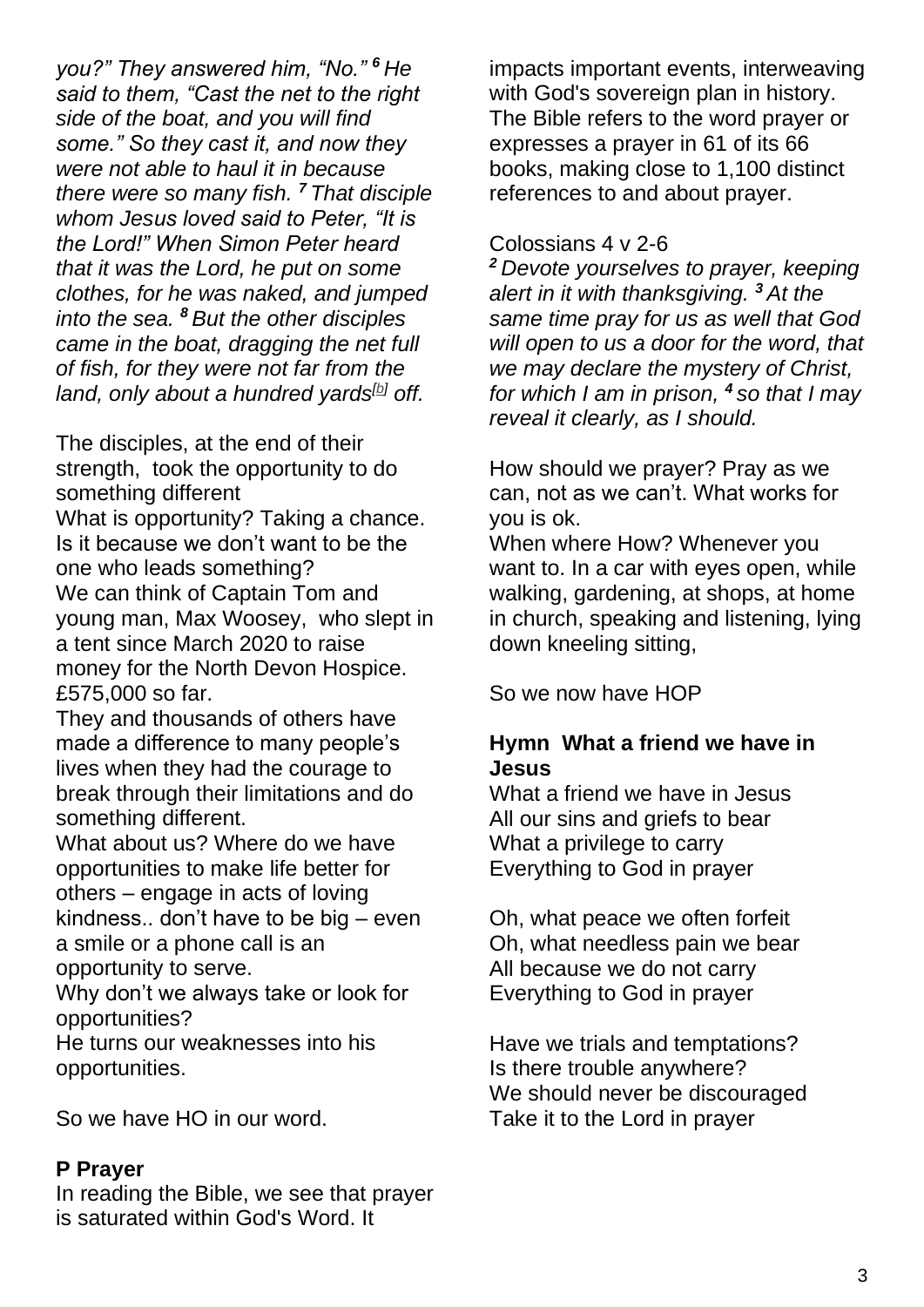Can we find a friend so faithful Who will all our sorrows share? Jesus knows our every weakness Take it to the Lord in prayer

## **Prayers of intercession**

Today as we sit in quietness, we acknowledge God's presence and our own longing to be close to him. We bring to God, our love and the desires of our hearts. So we talk and listen for God response as we hold those we love, our church and the world to God asking his blessing and strength. Accept the prayers of us all, holy God

as we thank you for helping us to be holy as you are holy. Amen

# **E Energy**

It's hard isn't it to keep our focus on the holiness and goodness of God when around us we see people in pain through illness or sadness. General depressing times of year for many – where do we get our energy from? Read two versions of the same passage to see if we can find the answer.

Matthew 11: 28 – 30 From NRSV and The Message **<sup>28</sup>** "Come to me, all you that are weary and are carrying heavy burdens, and I will give you rest. **<sup>29</sup>** Take my yoke upon you, and learn from me; for I am gentle and humble in heart, and you will find rest for your souls. **<sup>30</sup>** For my yoke is easy, and my burden is light."

**28-30** "Are you tired? Worn out? Burned out on religion? Come to me. Get away with me and you'll recover your life. I'll show you how to take a real rest. Walk with me and work with me—watch how I do it. Learn the unforced rhythms of grace. I won't lay anything heavy or illfitting on you. Keep company with me

and you'll learn to live freely and lightly."

H Holy O Opportunity P Prayer E Energy

### **Focus is on Jesus and in being in him and following him. Resting in that security of being connected to God.**

Find places to pray, find places to be with others who support and encourage you, do the sort of things God wants.

So we have our word. HOPE We are holy – connected to God. Look out for those moments of opportunity and holiness, during the next few days, pray and seek God, in Christ, for your energy.

**Hymn** Be thou my vision

1 Be thou my vision, O Lord of my heart;

naught be all else to me, save that thou art.

Thou my best thought, by day or by night,

waking or sleeping, thy presence my light.

2 Be thou my wisdom, be thou my true word;

I ever with thee, and thou with me, Lord.

Born of thy love, thy child may I be, thou in me dwelling and I one with thee.